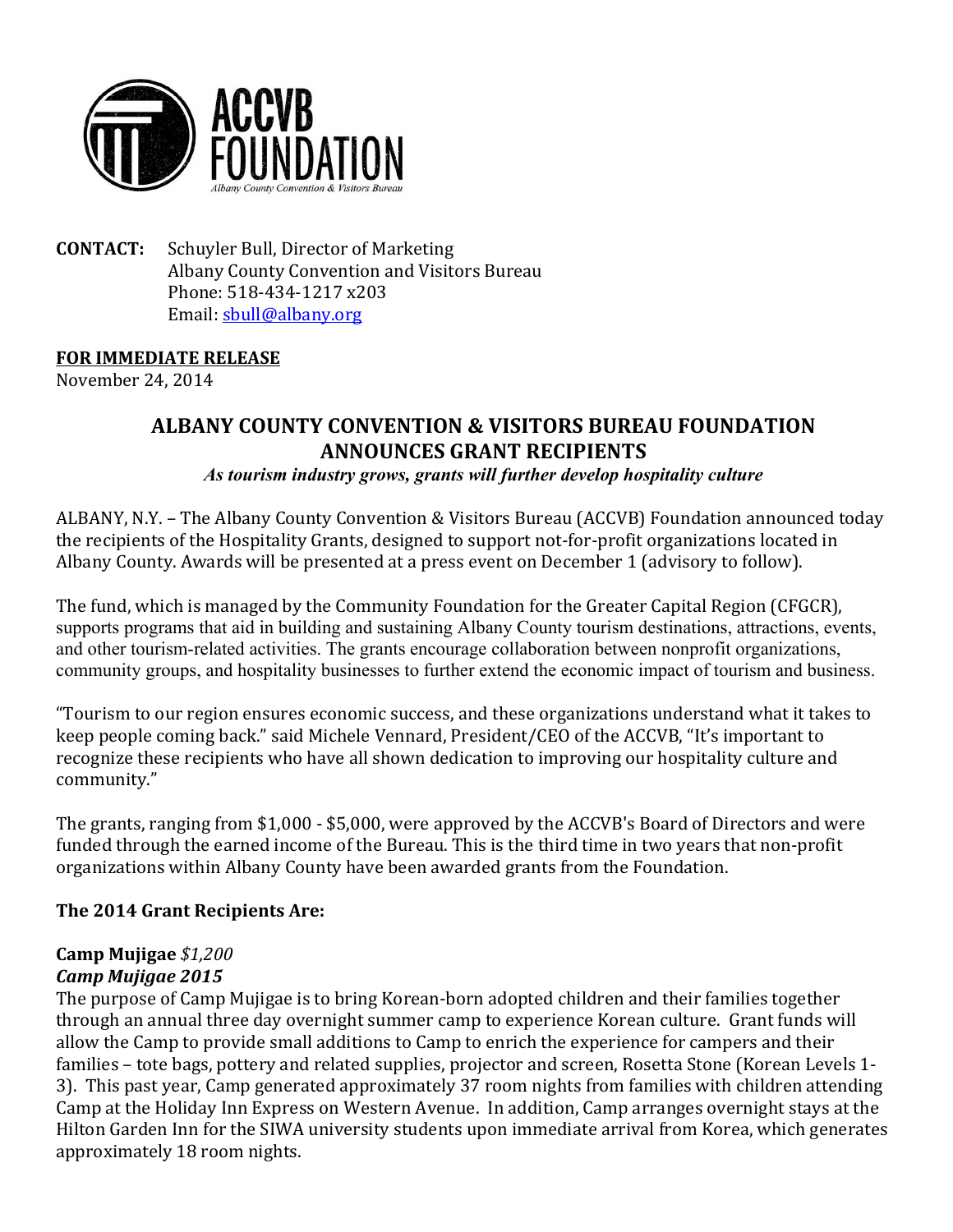# **National Alliance on Mental Illness - New York State** *\$5,000*

## *NAMI-NYS Education and Legislative Conference and What's Great in Our State*

Grant funds will be used to support the three state-wide conferences NMI-NYS organizes annually in Albany. These events bring more than 750 people to Albany and contribute more than \$100,000 to Albany's economy. The three conferences generate more than 600 overnight stays at the Desmond Hotel and the Holiday Inn Express in downtown Albany.

# **New England Law Library Consortium, Inc.** *\$5,000*

## *Annual Meeting of the International Coalition of Library Consortia*

Grant funds will be used to fund transportation for the attendees of the 2015 Annual U.S. Meeting of the International Coalition of Library Consortia (ICOLC) April 26, 2015 through April 29, 2015. The ICOLC meeting will draw an audience of 120-150 consortium leaders from around the world, and we have contracted with the Desmond Hotel and Conference Center for 300 room nights. The Desmond offers shuttle service only up and down Wolf Road. The transportation will be bring attendees to and from the Desmond Hotel and all that Albany has to offer including Wolf Road, downtown, and outlying locations.

# **Albany Institute of History & Art** *\$5,000*

# *"Triple Play: Baseball in the Capital Region"*

From April to July 2015 AIHA will present "Triple Play," and grant funds will be used to supplement the marketing program associated with the exhibitions. The major exhibition, Baseball in America (sponsored by Bank of America) is a nationally important collection of baseball memorabilia and material. AIHA will curate two exhibitions to complement the nationally based exhibition, "The History of Baseball in the Capital Region" and "Club House." AIAH will work with ACCVB on a direct mailing to their list of those interested in visiting Albany. It is anticipated that over 100 hotel stays will be generated by this exhibition.

# **Cohoes Local Development Corporation** *\$5,000*

# *Cohoes Visitors and Information Center*

Grant funds will be used to revitalize the Cohoes Visitors and Information Center to attract national and international visitors, to provide a venue of activities for Capital District visitors, to provide informational resources to residents, and to provide a showcase for business opportunities in Cohoes. The attraction, programs, and activities, from bike to water travel will attract many daily as well as overnight stays in Albany County.

## **Shaker Heritage Society** *\$5,000*

## *The Shakers: America's Quiet Revolutionaries*

Quiet Revolutionaries opened November 15, 2014 and will remain on view until March 6, 2016. The exhibition focuses on the Capital Region as the birthplace of the Shaker movement in America, and the 700,000 square foot exhibition will feature hundreds of objects, documents and multimedia elements that illuminate the lives of Shakers in their three earliest villages--Albany, Mount Lebanon and Hancock. Grant funds will be used to continue to market this first collaborative exhibition ever mounted at the New York State Museum. Funds will be used specifically to purchase advertising space. 3,500 overnight hotel accommodations are expected.

#### **Albany Barn, Inc.** *\$1,500 2014-2015 Concert Series*

Grant funds will be used to offset the expenses of marketing the first season of the 2014-2015 concert series, specifically print and online advertising of performances from December 2014 to March 2015 by strategically placing advertisements in publications such as Metroland and Chronogram, paid social media advertising and online hubs like All Over Albany and Albany.com. The concert series features regional artists that may not typically frequent the Albany market--attracting a broader regional fan base.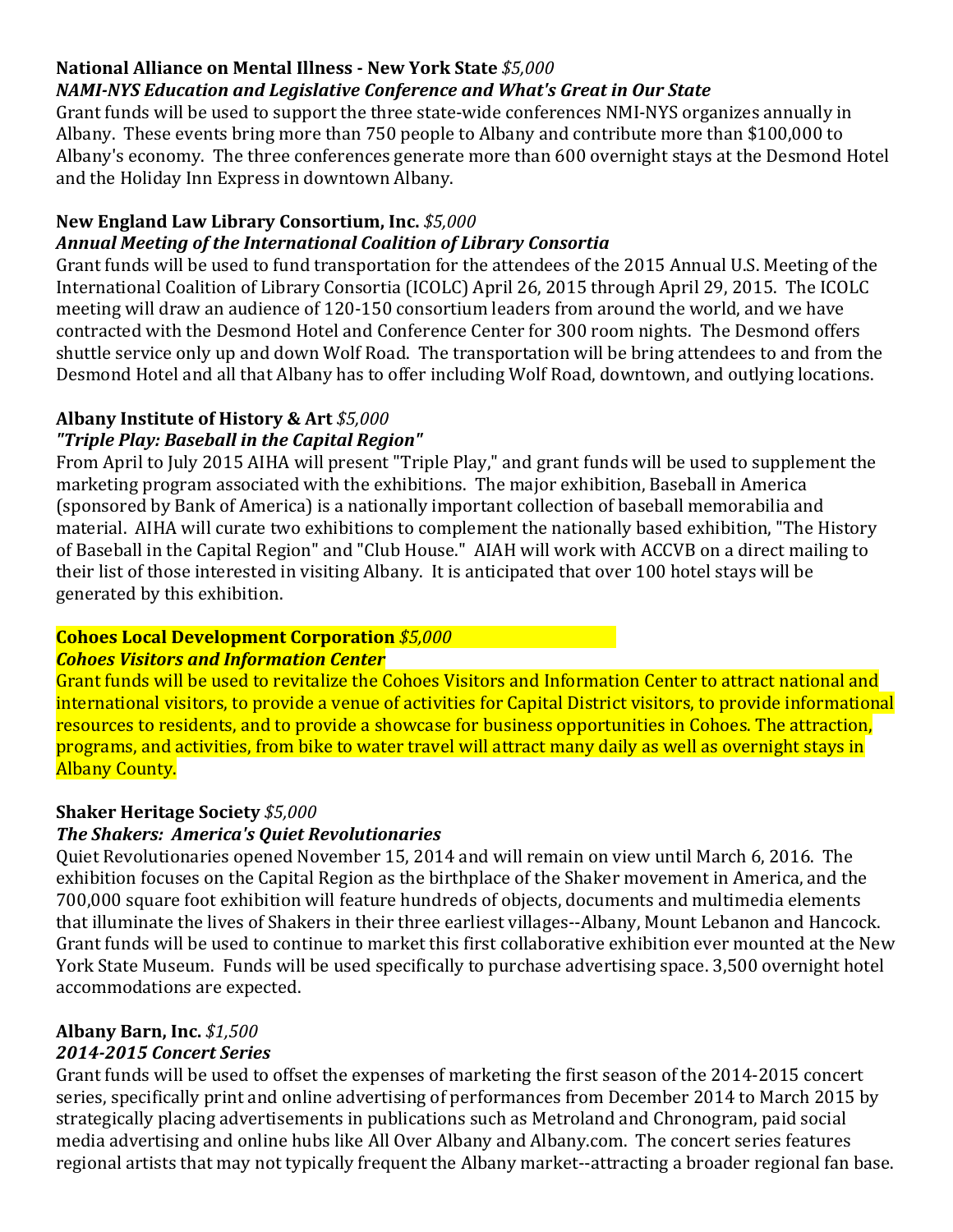# **Albany Symphony Orchestra** *\$3,000*

## *Albany Symphony Subscription Concert Series*

Grant funds will be used to support our subscription concerts taking place in Albany during the 2014- 2015 Season. The Symphony will perform four subscription concerts, three additional family concerts and a Christmas concert this season at the historic Palace Theatre in downtown Albany. The subscription series in particular attracts a significant audience from across the Capital Region, surrounding counties and the wider tri-state area. Requested funds will be used to support the Symphony's marketing efforts to promote its Albany concerts to areas outside of the Capital Region. The concert series, activities and events produced more than 225 hotel overnight stays in Albany County last year.

# **Friends of Schuyler Mansion** *\$2,700*

# *Schuyler Splendor: The Making of an 18th Century Home of Good Taste*

Grant funds will be used to support our program, Schuyler Splendor: The Making of an 18th Century Home of Good Taste. The program will consist of five illustrated talks to be presented from February - June 2015. Following the scholars sharing their expertise, the participants will travel to the Albany Institute of History and Art and/or Historic Cherry Hill in order to examine local examples of the material culture discussed in the talk. This educational program will raise awareness of the Schuyler Mansion projects, interest and knowledge in the material culture of the 18th century and give participants a rare peek into the collections of Historic Cherry Hill and the Albany Institute of History and Art.

#### **Historic Albany Foundation** *\$5,000 Historic Walking Tour Mobile App*

Historic Albany was just awarded a grant through the Hudson River Valley Greenway to develop and launch a mobile phone app of historic walking tours throughout Albany's historic neighborhoods, streetscapes and sites. Grant funds will be used to help implement this app. The app will begin with one tour for the 2015 tour season and increase yearly to have a library of 30+ tours. With the inauguration of a new mayor, HAF has been tasked with developing a plan to promote and increase Albany's heritage tourism visibility and programming.

#### **Palace Performing Arts Center** *\$5,000 Keep the Palace Lit!*

## In 2014, the Palace engaged a team of consultants to help with the preliminary steps in revising a strategic plan for the theatre. One theme that continuously came out in each focus group that was held was "the Palace Theatre should have fewer dark nights." Grant funds will be used to help to offer more community events in the 2014-2015 season, to engage more companies to hold retreats and expos at the venue and to add additional programming. Last year, hotel partners recorded over 1,250 total overnight stays that could be directly attributed to events at the Palace Theatre. This year is already on track to

## **Steamer No. 10 Theatre, Inc.** *\$1,000 Shakespeare in Lincoln Park - Wireless Mics*

dramatically increase that figure.

Grant funds will be used to rent a wireless mic system that will allow stage crew and performers to work entirely with an in-house sound system. This program will generate several hundred hotel stays each year as the audience grows.

In addition, the **Albany Police Athletic League** was awarded with a \$200 donation in-kind to further promote Capital Holiday Lights in the Park.